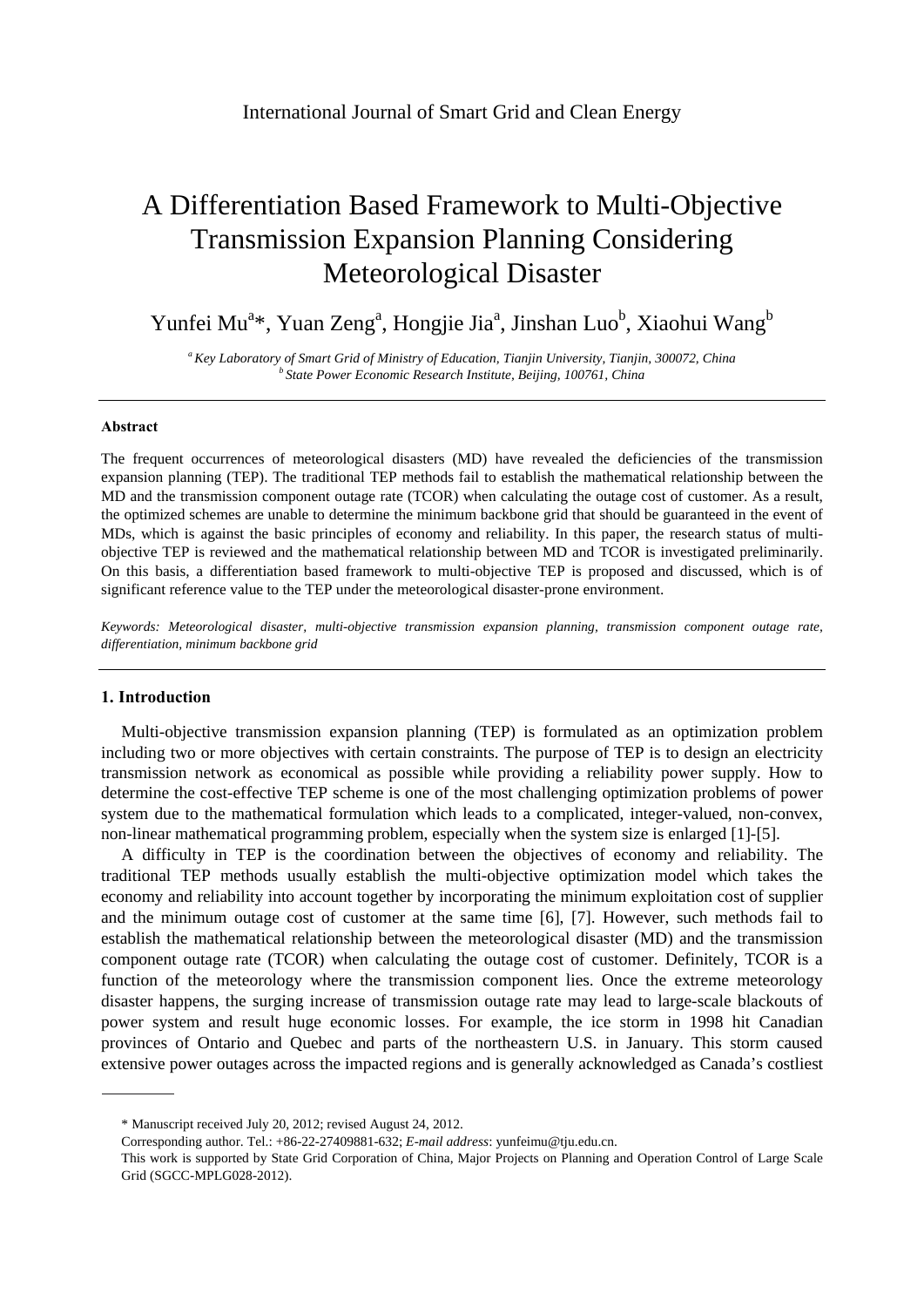MD. Due to the collapse of transmission lines and supporting structures from ice accumulation, over 4.7 million people in Canada and another 500,000 in the U.S. lost power during the storm. The Canadian utility company Hydro-Quebec was particularly badly hit. Over 3,000 km of Hydro-Quebec's power network was impacted by the ice storm, with more than 24,000 poles, 4,000 transformers, and 1,000 steel pylons in need of repair [8]. The similar ice storm happened in the southern China at the beginning of the year of 2008. Transmission lines and power towers were covered with thick ice and collapsed throughout large areas. By Feb. 26th, the freezing weather caused 7,541 power transmission lines with 10kV and above to fail. Over 859 substations providing 35 kV and above were forced to be out of service. The power loss was 6,209 billion kWh and the affected population reached as high as 261.82 million [9].

The past lessons show that it is imperative to construct disaster resistance transmission network by improving the fortification standard of transmission components. However, it is not economical to strengthen all the transmission components for pursuing reliability. As a result, it is important to determine the minimum backbone grid that should be guaranteed in the event of MDs, which can satisfy the basic guidelines of economy and reliability. In this paper, the research status of multi-objective TEP is reviewed and the mathematical relationship between MD and TCOR is investigated preliminarily. On this basis, a differentiation based framework to multi-objective TEP considering MD is proposed to determine the critical transmission components for constituting the minimum backbone grid, which is of significant reference value to TEP under the meteorological disaster-prone environment.

## **2. Review of Multi-Objective Transmission Expansion Planning**

#### *2.1. General optimization model of multi-objective TEP*

TEP is formulated as a multi-objective problem with a set of equality and inequality operational constraints. The general optimization model of multi-objective TEP is depicted as (1) [10].

$$
V - \min_{\mathbf{x} \in \mathbf{X}} \mathbf{f}(\mathbf{x})
$$
  
s.t. 
$$
\mathbf{X} = \left\{ \mathbf{x} \in R^n \mid \frac{g_j(\mathbf{x}) \ge 0, j = 1, 2, \cdots, p}{h_k(\mathbf{x}) = 0, k = 1, 2, \cdots, q} \right\}
$$
 (1)

where  $\mathbf{x} = [x_1, x_2, ..., x_n]$  is the vector of decision variable; **X** is the feasible region or constraint set of the model;  $g_j(\mathbf{x})$  and  $h_k(\mathbf{x})$  are the inequality and equality constraints;  $f(\mathbf{x}) = [f_1(\mathbf{x}), f_2(\mathbf{x}), ..., f_m(\mathbf{x})]^T$  is the vector of objective function. V-min denotes the vector minimization, which means each objective in the objective function is minimized equivalently.

## • Objective function

In order to address the various needs of modern TEP, the objective functions of multi-objective TEP are flexible. Usually, the objective functions depicted in (1) can be classified into two groups: economy and reliability [10-12]. For example, the minimization of consturction cost of new facilities, the minimization of transimission tariffs, the minimization of system operational cost (maintenance and energy loss), and the minimization of land use, *etc*., belong to the group of economy; while the outage cost of customer, the maximization of transmission adequacy (security), etc., can be categorized into reliability. However, the deregulation of power system has introduced new objectives and goals in the field of TEP, such as the minimization of congestion cost, the maximization of transimision capability, the maximiaztion of transient stabiltiy and the minimization of environmental impacts, etc.

The above objective functions have different levels of importance and even contradict with each other. The pursuit of high reliability will lead to the decreasing of economy. On the contrary, too much emphasis on the economy will in turn weaken the electrical interconnections of grid, causing the decline of reliability. The general approach to tackle this problem is to incorporate the minimum exploitation cost of supplier and the minimum outage cost of customer at the same time. Evidently, the outage cost is a function of TCOR. The existing methods to determine TCOR only take the general failures into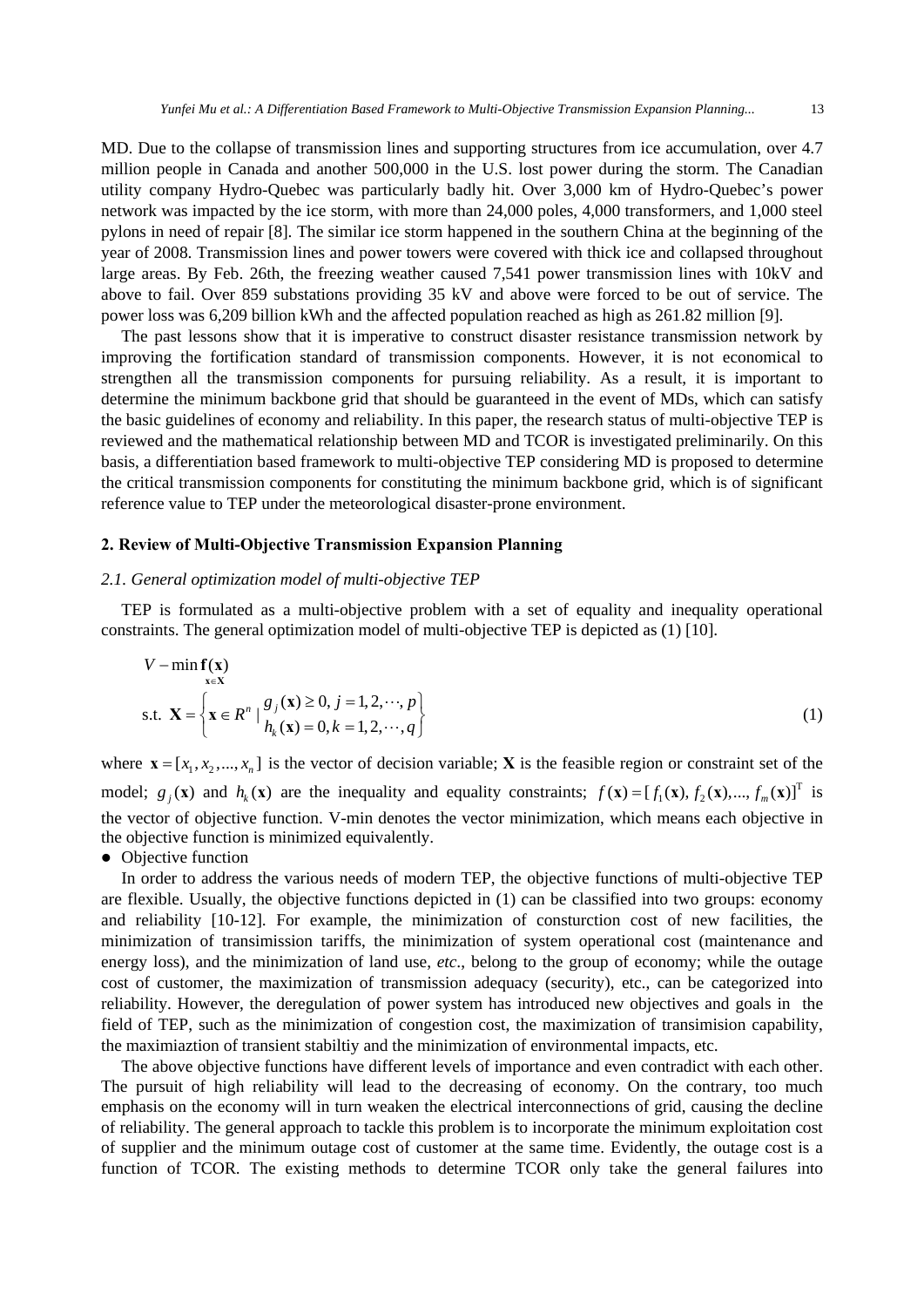considersation but fail to evaluate the significant impacts from the meteorological disaster which happens more and more frequently than ever before.

• Constraints

The TEP should not only meet the demand increase and all types of electricity transactions but comply with the power supply quality and security standards [1-5, 10]. A large number of constraints exist in the TEP. In addition to the equality constraints of power flow, there are also inequality constraints, such as the thermal limits of transmission lines, the capital investment limits, the maximum acceptable power loss limits, the maximum acceptable value of system expected demand not served limits, the minimum acceptable value of new-added right-of-way occupied area limits, the voltage and frequency limits, the static and dynamic stability limits, etc. In practical engineering applications, the above constraints are always simplified and only the static constraint of '*N*-*k*' is considered.

 $\bullet$  Decision variable

The basic decision variable in TEP is a given set of transmission lines for selecting [13]. The integer value of each transmission line determines whether the line is selected or not and the corresponding fortification standard. Also these integer values can reflect the topology of transmission network under planning with its robustness. Besides, the flexible AC transmission system (FACTS), with the advantages of increasing transmission capacity, reducing the investment cost, dynamic power flow control, and increasing static and dynamic stability, becomes a new kind of decision variable [14]. Also, with the development of demand response, the electricity price is another kind of important decision variable [15].

However, the traditional TEP methods fail to consider the differentiations of each transmission line, such as the level of importance, the location and environment, *etc*., which only implement the established standards according the voltage levels at the construction stage. As a result, these kinds of methods cannot evaluate the economical and reliable objectives comprehensively, which is difficult in satisfying the reliability index, especially in the MD-prone environment.

## *2.2. Solution approach*

The multi-objective TEP has been defined as a complex combinatorial optimization problem with conflicting, non-conflicting and uncertain relationships. Generally, there are two general approaches to solve the multiple objectives problem. In the first place, the multiple objective functions are reduced into a single function, which is called the weighted sum of each objective [6, 10, 11, 16]. The compounded objective is then optimized by means of the single objective function to obtain the unique optimal solution. The classical methods in this aspect are: weighted aggregation, hierarchical optimization method, fuzzy set theory, fuzzy set pair analysis and optimal deviation method, *etc*. However, due to the difficulties in coordinating the dimension, weights and their relationships, the above methods will inevitably cause approximation among various objectives.

The Pareto based methods tackle this problem from a new perspective, which can effectively compensate for the deficiencies of the single objective based methods [2]. The essence of Pareto based method is the search of the optimal Pareto Set in which every Pareto-optimal point is an equally acceptable solution for the multi-objective optimization and the decision is left for the planner. Several intelligent and heuristics methods are contributing to calculate the optimal Pareto Set, such as the Genetic Algorithm [17], Simulated Annealing [18], Particle Swarm Optimization [19], Tabu Search and Ant Colony Algorithm, *etc*. [20, 21].

## **3. Multi-Objective Transmission Expansion Planning Considering Meteorological Disasters**

The frequently happened MDs bring significant challenges to the reliable operation of transmission grid. As depicted in Section 2, the existing multi-objective TEP methods are unable to determine the minimum backbone grid that should be guaranteed in the event of MDs, which is against the basic guidelines of economy and reliability. As a result, it is critical to determine the weak parts of the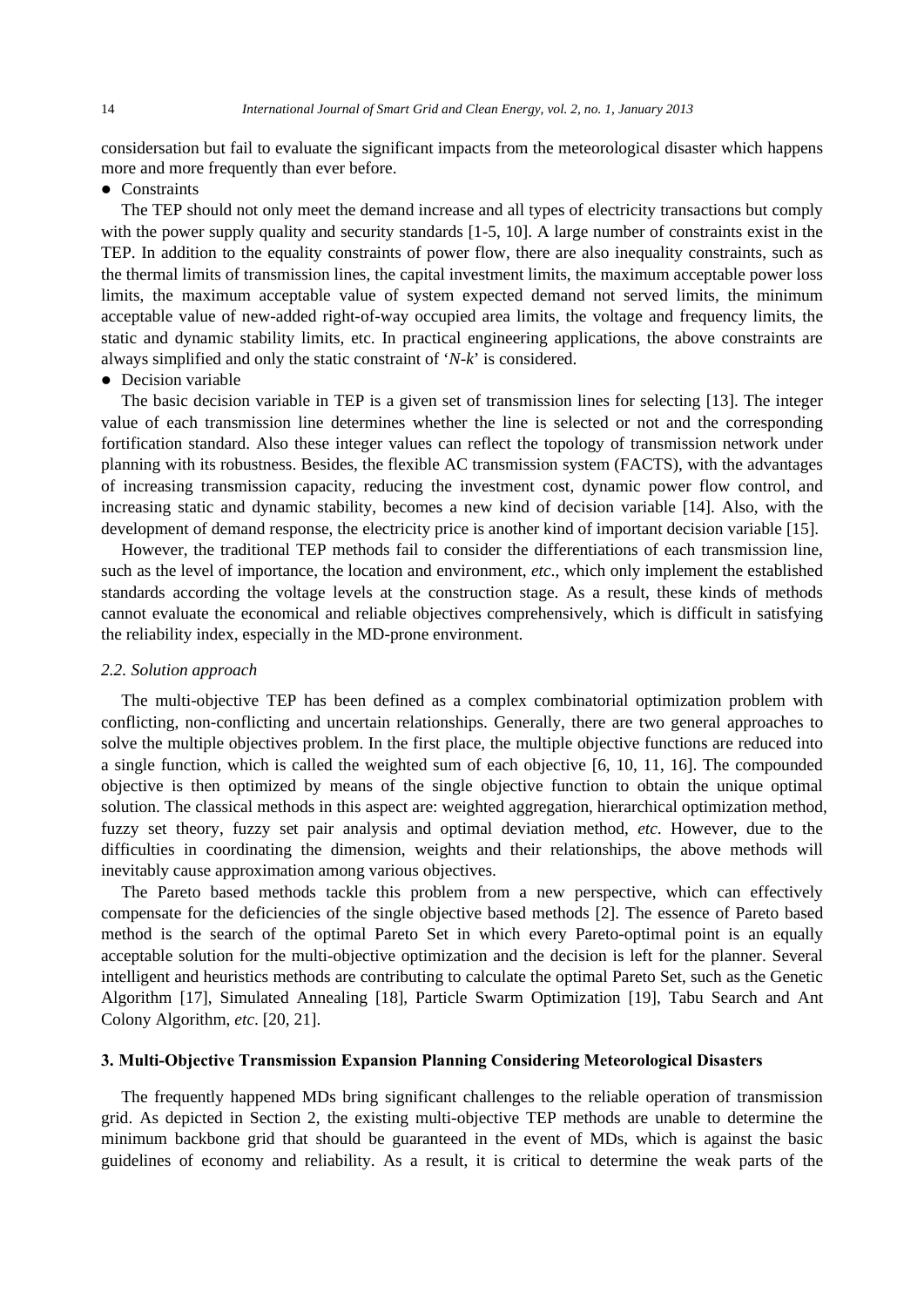transmission network based the concept of differentiation. In this paper, the static TEP is used for illustration purpose [5, 10].

## *3.1. Calculation of the outage cost of customer*

Among various reliability indexes of TEP, only the indexes which can be transformed into the economical based indictor are able to be treated as the objective function. For this reason, the exploitation cost of supplier and the outage cost of customer which has closely relationship with TCOR are used as the objective functions in this paper. The outage cost of customer *Cout* is depicted as (2) [6].

$$
C_{out} = 8760\eta \sum_{i \in \Omega} (L_i p_i)
$$
 (2)

where  $\eta$  is the outage cost per unit of electricity;  $L_i$  is the load reduction under the condition of fault *i*;  $p_i$ is the occurrence probability of fault *i*;  $\Omega$  is the fault set.

The  $p_i$  has closely relationship with TCOR. In order to calculate the TCOR accurately, thus the fault set  $\Omega$ , Poisson distribution representing the characteristics of discrete and simple calculation is used to describe the uncertain events which occur in a fixed time period with a known average rate and independent of time [22]. Poisson distribution expresses the expected number of transmission component failure event which occurs in unit time interval is  $\lambda$ . The probability function  $H(k)$  of Poisson distribution that there are exactly *k* occurrences is depicted in (3).

$$
H(k) = \frac{\lambda^k}{k!} e^{-\lambda} \qquad (k=0,1,2,\ldots,K)
$$
 (3)

For a TEP scheme, the state of the transmission network is expressed by

$$
s = (s_1, s_2, ..., s_t) \tag{4}
$$

where **s** is the system state vector which depicts the state combination of the *t* transmission lines;  $s_k$  is the state of line *k*, where  $s_k=1$  means the line is under normal operation and  $s_k=0$  means the line is out of service due to the fault.  $s_k$  is determined by  $H(k)$ .

IEEE standard 348 suggests that the weather environment should be divided into three classes: normal, adverse and major storm disaster conditions [23]. A three-state weather model corresponding to these three classes are used to incorporate the weather conditions into the reliability analysis in [24]. Based on the three-state weather model, the decision variables used in this paper are the states of transmission lines, which are listed in Table I.  $\lambda$  is a key parameter to determine  $H(k)$ , thus *s* of the TEP scheme. The larger of  $\lambda$ , the more faults on transmission lines. The  $\lambda$  used for the three fortification standard levels are listed in Table I with  $\lambda_{\min} < \lambda_{\text{mid}} < \lambda_{\max}$ , which can be determined by the statistical analysis on historical weather data.

Table 1. Decision variables used in TEP considering MD

|                      | Construction or not |                    | Fortification standard level |               |               |
|----------------------|---------------------|--------------------|------------------------------|---------------|---------------|
| Weather conditions   | Not Construction    | Construction       | Level I                      | Level II      | Level III     |
| Normal               | $\sim$              |                    |                              |               | √             |
| Adverse              | $\sim$              |                    |                              |               | √             |
| Major storm disaster | $\mathbf{\hat{v}}$  | $\rightsquigarrow$ | J                            |               | √             |
| Cost of construction |                     |                    | Very high                    | High          | Low           |
| Reliability          |                     |                    | Very high                    | High          | Low           |
| Value of $\lambda$   |                     |                    | min                          | $\iota_{mid}$ | $v_{\rm max}$ |

Then the outage cost of customer is obtained by the Monte Carlo process. Using *H*(*k*) with the different levels of λ to determine a system state vector *s*. This process is repeated *N* times to generate the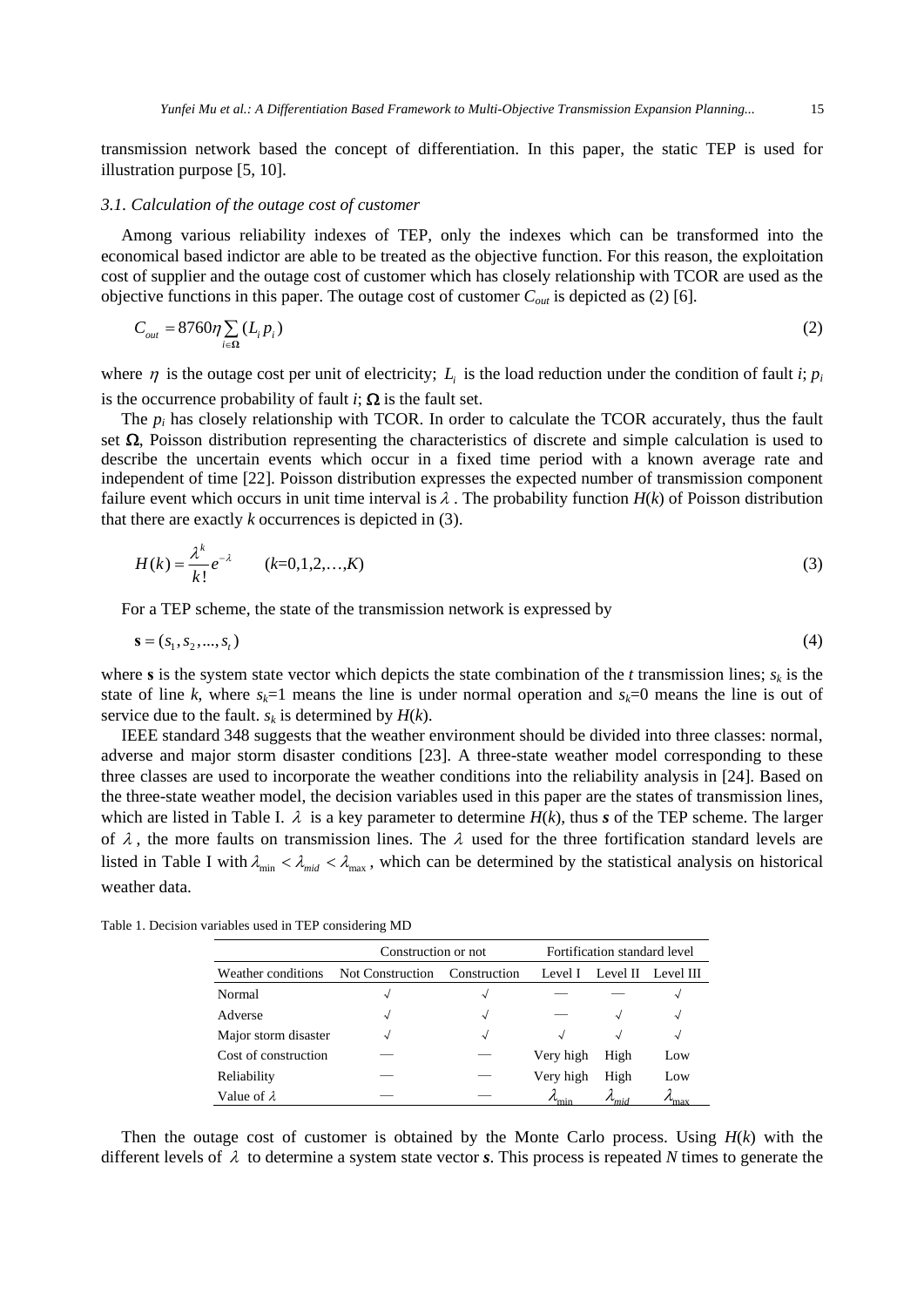fault set  $\Omega$  which is composed of *N* system state vectors, where  $\Omega = (s_1, s_2, ..., s_N)$ . The control algorithm function *F*(**s**) is used to determine the load reduction under each system state when fault happens. The load reduction expectation in (2) is obtained by (5), which can be used to determine the outage cost of customer.

$$
\sum_{i \in \Omega} (L_i p_i) = \frac{1}{N} \sum_{j=1}^{N} F(\mathbf{s}_j)
$$
\n(5)

#### *3.2. Model and framework of multi-objective TEP considering MDs*

The objective functions of the differentiation based multi-objective TEP are depicted in  $(6)~(7)$ . The corresponding constraints are given in (8)~(9) and the "*N*-1" standard.

$$
\min f_1 = C_{out} \tag{6}
$$

$$
\min f_2 = M \sum_{i=1}^t K_i l_i \tag{7}
$$

$$
s.t. \ \mathbf{B}\boldsymbol{\theta} = \mathbf{P} \tag{8}
$$

$$
\mathbf{P}_L \le \mathbf{P}_{L,\text{max}} \tag{9}
$$

where  $f_2$  is the exploitation cost of supplier; *M* is the capital recovery factor;  $K_i$  is the cost of transmission line *i* per length unit;  $l_i$  is the length of transmission line *i* under construction; **B** is the admittance matrix of system; **P** is the node power injection vector;  $P_L$  and  $P_L$ ,  $_{max}$  are the vectors of power flow and the maximum power flow of transmission line. The Pareto based intelligent approaches can be used to solve the above optimization problem.

The framework of the differentiation based multi-objective TEP considering MDs is shown in Fig. 1.



Fig. 1. Framework of the differentiation based multi-objective TEP considering MDs

#### **4. Conclusion**

In this paper, a differentiation based framework to multi-objective TEP considering MDs is proposed and discussed. According to the geographical information and historical weather data, the statistical analysis is used to obtain the probability functions of TCOR under different differentiation based decision variables (construction and standard levels). Then, Monte Carlo process and load control algorithm are introduced to determine the outage cost of customer. The outage cost of customer is incorporated with the exploitation cost of supplier as the objective functions of the multi-objective TEP. Various Pareto based intelligent optimization approaches can be used to obtain the optimal Pareto Set of TEP for decision making. The proposed differentiation based TEP framework is able to determine the critical transmission components for constituting the minimum backbone grid, which is of significant reference value to the TEP under the meteorological disaster-prone environment.